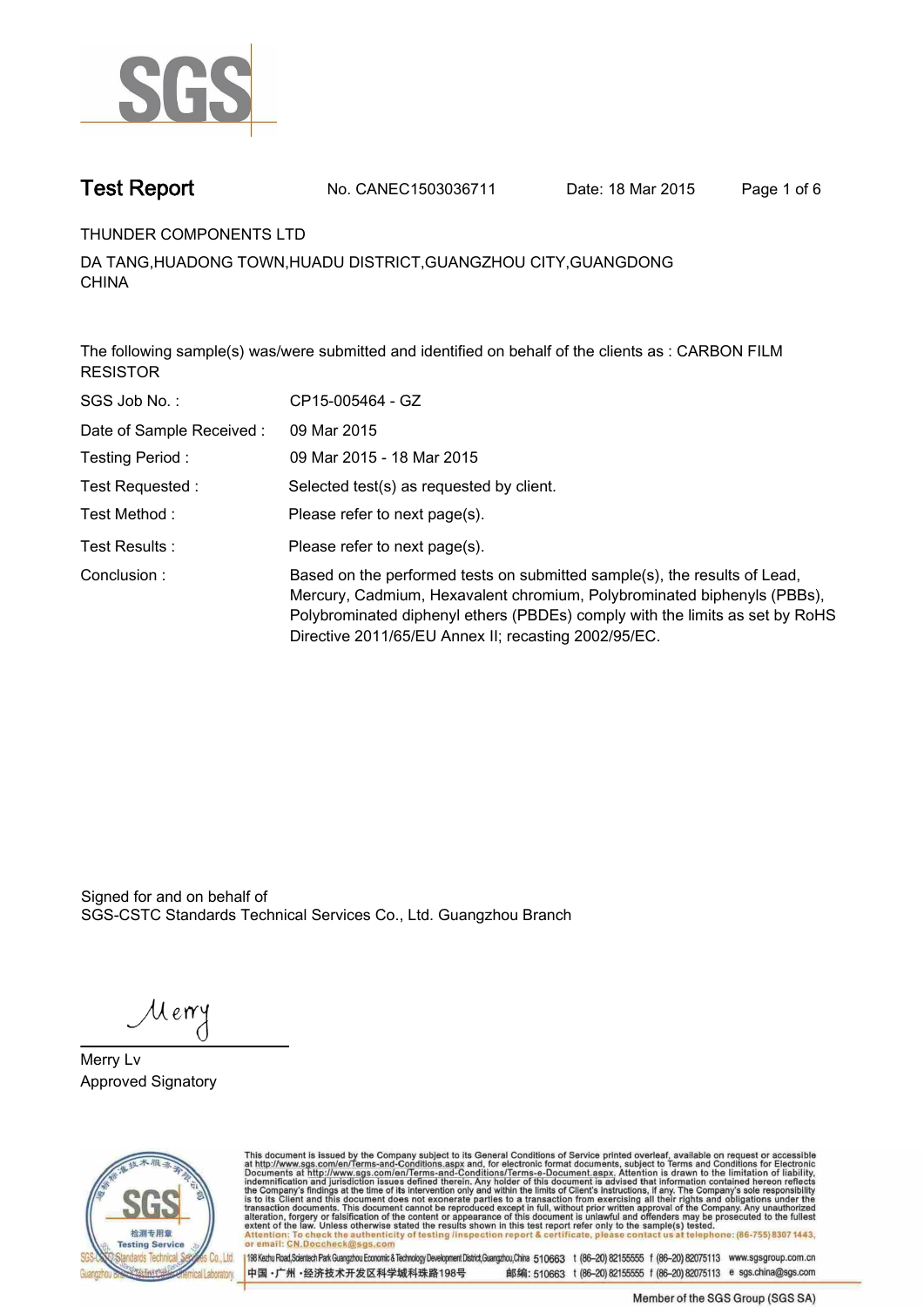

**Test Report. No. CANEC1503036711 Date: 18 Mar 2015. Page 2 of 6.**

**Test Results :.**

**Test Part Description :.**

| Specimen No.    | SGS Sample ID                      | <b>Description</b>                                 |
|-----------------|------------------------------------|----------------------------------------------------|
| SN <sub>1</sub> | CAN15-030367.001 Silvery metal pin |                                                    |
| SN <sub>2</sub> |                                    | CAN15-030367.008 Brown body w/ multicolor printing |

- **Remarks :.(1) 1 mg/kg = 0.0001%.**
	- **(2) MDL = Method Detection Limit.**
	- **(3) ND = Not Detected ( < MDL ).**
	- **(4) "-" = Not Regulated.**

## **RoHS Directive 2011/65/EU.**

**Test Method :. (1)With reference to IEC 62321-5:2013, determination of Cadmium by ICP-OES. (2)With reference to IEC 62321-5:2013, determination of Lead by ICP-OES. (3)With reference to IEC 62321-4:2013, determination of Mercury by ICP-OES. (4)With reference to IEC 62321:2008, determination of Hexavalent Chromium by Colorimetric Method using UV-Vis.**

**(5)With reference to IEC 62321:2008, determination of PBBs and PBDEs by GC-MS..**

| <u>Test Item(s)</u>        | Limit                    | Unit  | <b>MDL</b>               | 008       |
|----------------------------|--------------------------|-------|--------------------------|-----------|
| Cadmium (Cd)               | 100                      | mg/kg | $\overline{c}$           | <b>ND</b> |
| Lead (Pb)                  | 1,000                    | mg/kg | 2                        | 13        |
| Mercury (Hg)               | 1,000                    | mg/kg | 2                        | ND        |
| Hexavalent Chromium (CrVI) | 1,000                    | mg/kg | $\overline{2}$           | <b>ND</b> |
| Sum of PBBs                | 1,000                    | mg/kg | $\overline{\phantom{a}}$ | ND        |
| Monobromobiphenyl          | -                        | mg/kg | 5                        | ND        |
| Dibromobiphenyl            | $\overline{\phantom{a}}$ | mg/kg | 5                        | <b>ND</b> |
| Tribromobiphenyl           | $\overline{\phantom{a}}$ | mg/kg | 5                        | ND        |
| Tetrabromobiphenyl         |                          | mg/kg | 5                        | ND        |
| Pentabromobiphenyl         |                          | mg/kg | 5                        | ND        |
| Hexabromobiphenyl          | -                        | mg/kg | 5                        | <b>ND</b> |
| Heptabromobiphenyl         | -                        | mg/kg | 5                        | <b>ND</b> |
| Octabromobiphenyl          | -                        | mg/kg | 5                        | <b>ND</b> |
| Nonabromobiphenyl          | $\overline{\phantom{a}}$ | mg/kg | 5                        | ND        |
| Decabromobiphenyl          |                          | mg/kg | 5                        | ND        |
| Sum of PBDEs               | 1,000                    | mg/kg |                          | ND        |



This document is issued by the Company subject to its General Conditions of Service printed overleaf, available on request or accessible at http://www.sgs.com/en/Terms-and-Conditions.aspx and, for electronic format docume

中国·广州·经济技术开发区科学城科珠路198号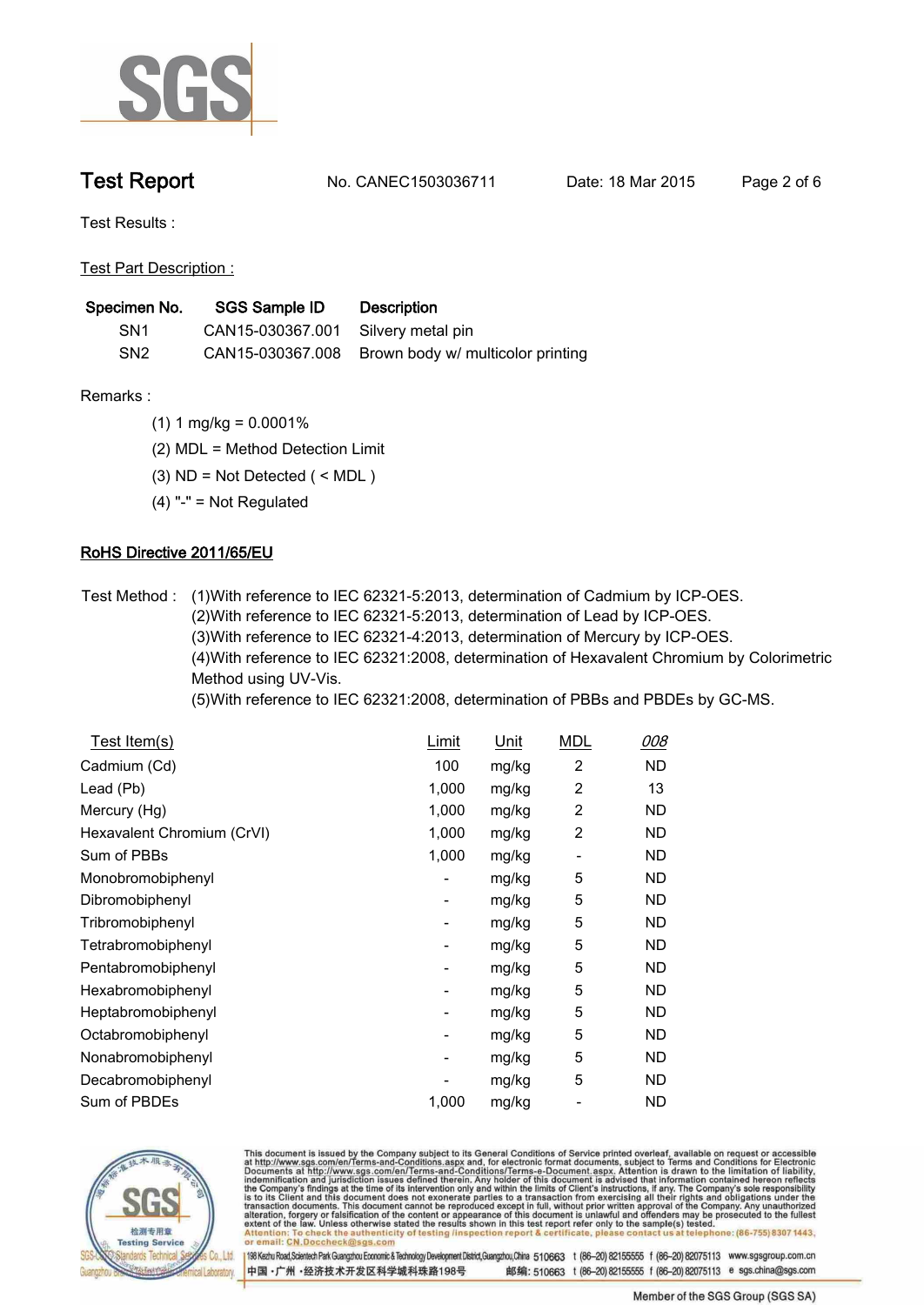

| <b>Test Report</b>       | No. CANEC1503036711      |       |            | Date: 18 Mar 2015 | Page 3 of 6 |
|--------------------------|--------------------------|-------|------------|-------------------|-------------|
| Test Item(s)             | Limit                    | Unit  | <b>MDL</b> | 008               |             |
| Monobromodiphenyl ether  | $\overline{\phantom{a}}$ | mg/kg | 5          | <b>ND</b>         |             |
| Dibromodiphenyl ether    | ٠                        | mg/kg | 5          | <b>ND</b>         |             |
| Tribromodiphenyl ether   | -                        | mg/kg | 5          | <b>ND</b>         |             |
| Tetrabromodiphenyl ether | -                        | mg/kg | 5          | <b>ND</b>         |             |
| Pentabromodiphenyl ether | -                        | mg/kg | 5          | <b>ND</b>         |             |
| Hexabromodiphenyl ether  | -                        | mg/kg | 5          | <b>ND</b>         |             |
| Heptabromodiphenyl ether | $\overline{\phantom{a}}$ | mg/kg | 5          | <b>ND</b>         |             |
| Octabromodiphenyl ether  | -                        | mg/kg | 5          | <b>ND</b>         |             |
| Nonabromodiphenyl ether  | ٠                        | mg/kg | 5          | <b>ND</b>         |             |
| Decabromodiphenyl ether  |                          | mg/kg | 5          | <b>ND</b>         |             |

**Notes :.**

**(1) The maximum permissible limit is quoted from the directive 2011/65/EU, Annex II.**

### **RoHS Directive 2011/65/EU.**

**Test Method :. (1)With reference to IEC 62321-5:2013, determination of Cadmium by ICP-OES. (2)With reference to IEC 62321-5:2013, determination of Lead by ICP-OES. (3)With reference to IEC 62321-4:2013, determination of Mercury by ICP-OES. (4)With reference to IEC 62321:2008, determination of Hexavalent Chromium by spot test / Colorimetric Method using UV-Vis..**

| Test Item(s)               | Limit  | <u>Unit</u> | <u>MDL</u> | <u>001</u> |
|----------------------------|--------|-------------|------------|------------|
| Cadmium (Cd)               | 100    | mg/kg       |            | ND         |
| Lead (Pb)                  | 1.000  | mg/kg       | 2          | ND         |
| Mercury (Hg)               | 1.000  | mg/kg       |            | ND         |
| Hexavalent Chromium (CrVI) | $\sim$ | ٠           |            | Negative   |

### **Notes :.**

**(1) The maximum permissible limit is quoted from the directive 2011/65/EU, Annex II (2)◇Spot-test:** 

**Negative = Absence of CrVI coating, Positive = Presence of CrVI coating;** 

**(The tested sample should be further verified by boiling-water-extraction method if the spot test result is Negative or cannot be confirmed.)**

**◇Boiling-water-extraction:** 

**Negative = Absence of CrVI coating**

**Positive = Presence of CrVI coating; the detected concentration in boiling-water-extraction solution is equal or greater than 0.02 mg/kg with 50 cm2 sample surface area.**

**Information on storage conditions and production date of the tested sample is unavailable and thus results of Cr(VI) represent status of the sample at the time of testing..**



This document is issued by the Company subject to its General Conditions of Service printed overleaf, available on request or accessible at http://www.sgs.com/en/Terms-and-Conditions.aspx and, for electronic format docume ck the authenticity of testing /inspection report & certificate, pl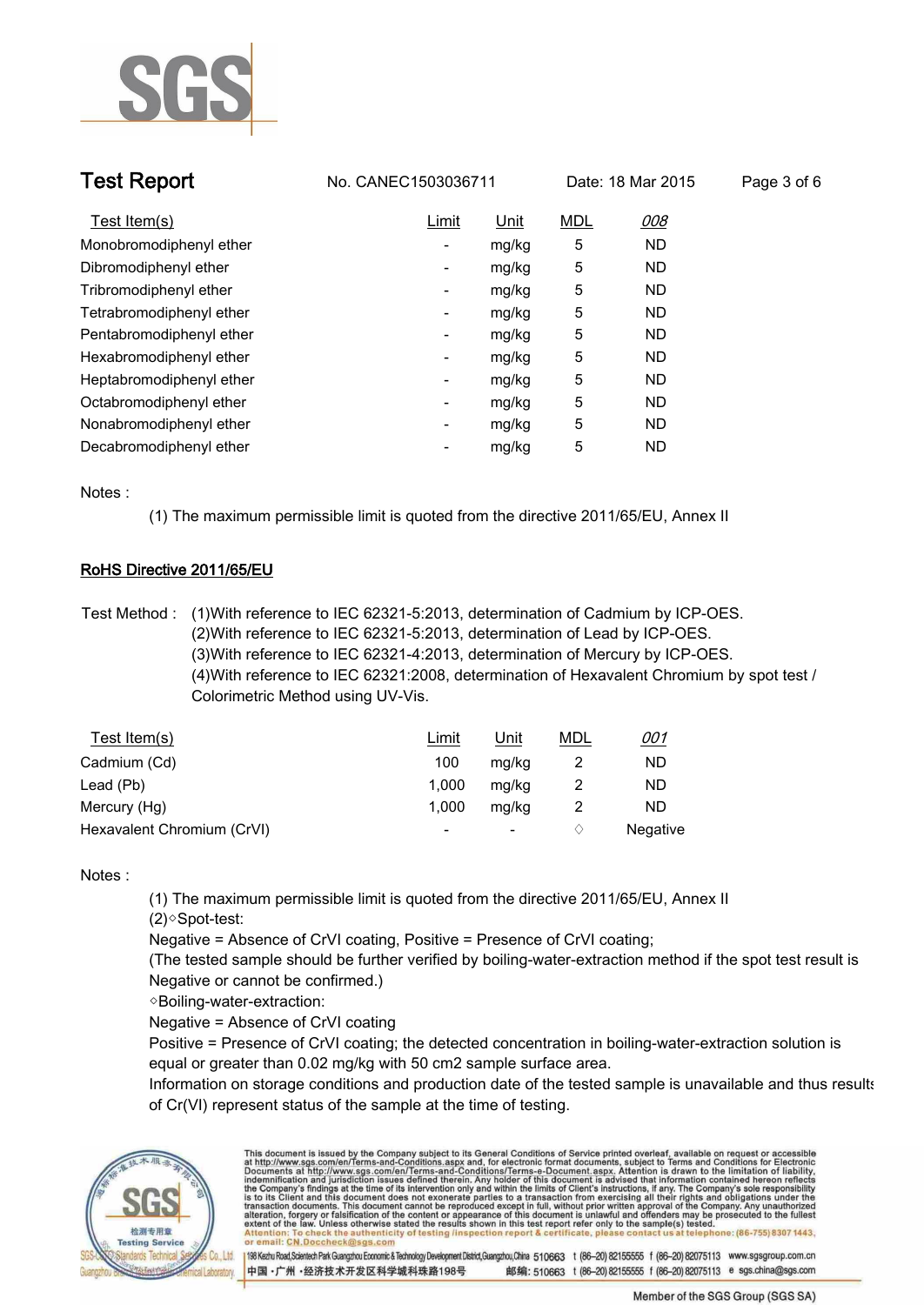

**Test Report. No. CANEC1503036711 Date: 18 Mar 2015. Page 4 of 6.**

**Remark: Results & photo(s) of 001 in this report refer to 001 in test report CAN1503036703..**



This document is issued by the Company subject to its General Conditions of Service printed overleaf, available on request or accessible at http://www.sgs.com/en/Terms-and-Conditions.aspx and, for electronic format docume

中国·广州·经济技术开发区科学城科珠路198号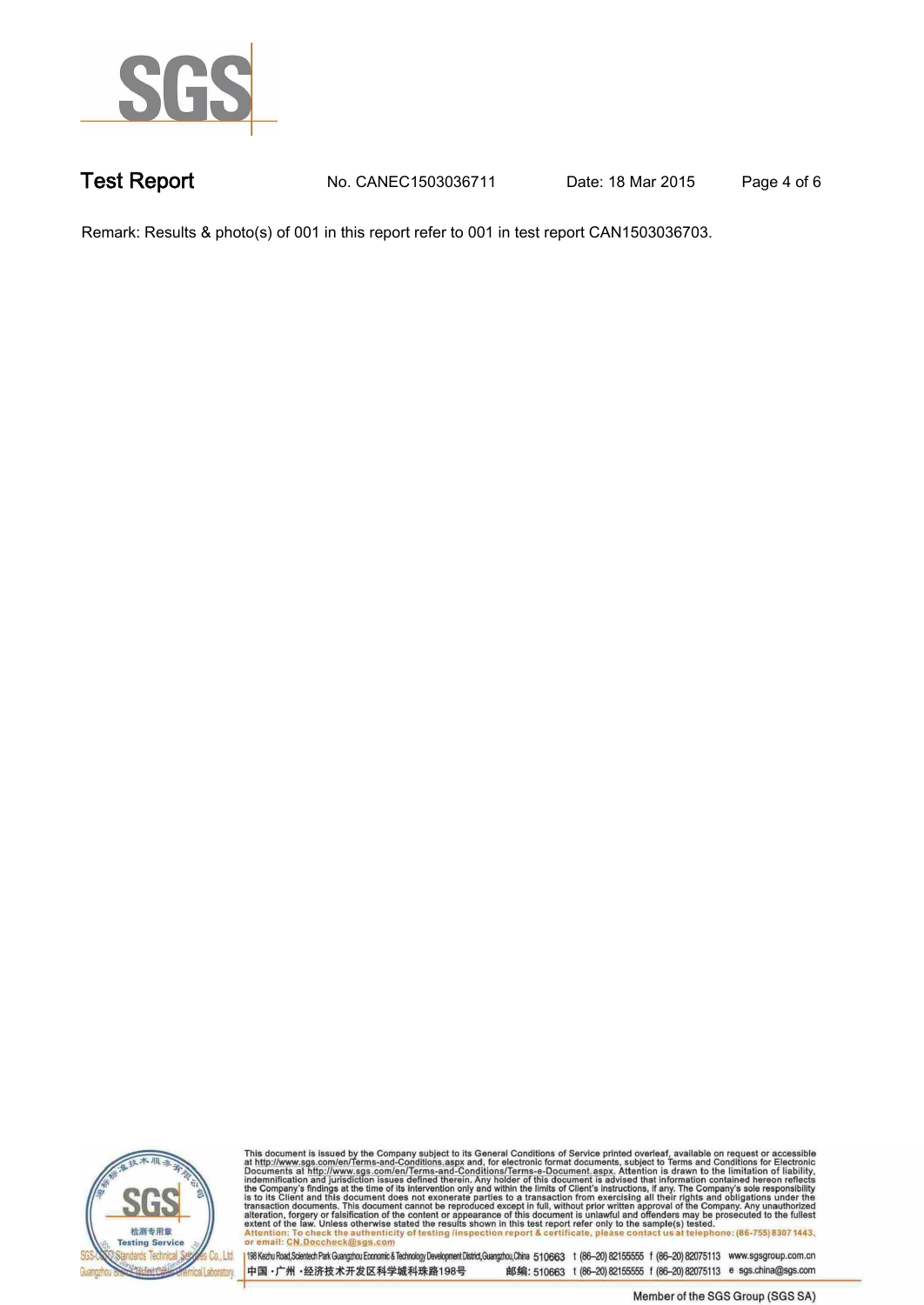

**Test Report. No. CANEC1503036711** Date: 18 Mar 2015. Page 5 of 6.

# **ATTACHMENTS**

### **RoHS Testing Flow Chart**

- **1) Name of the person who made testing: Bruce Xiao / Sunny Hu**
- **2) Name of the person in charge of testing: Bella Wang / Cutey Yu**
- **3) These samples were dissolved totally by pre-conditioning method according to below flow chart (Cr6+ and PBBs/PBDEs test method excluded).**





This document is issued by the Company subject to its General Conditions of Service printed overleaf, available on request or accessible at http://www.sgs.com/en/Terms-and-Conditions.aspx and, for electronic format documen ack the authenticity of testing /inspection report & certificate, pla or email: CN.Doccheck@

中国·广州·经济技术开发区科学城科珠路198号